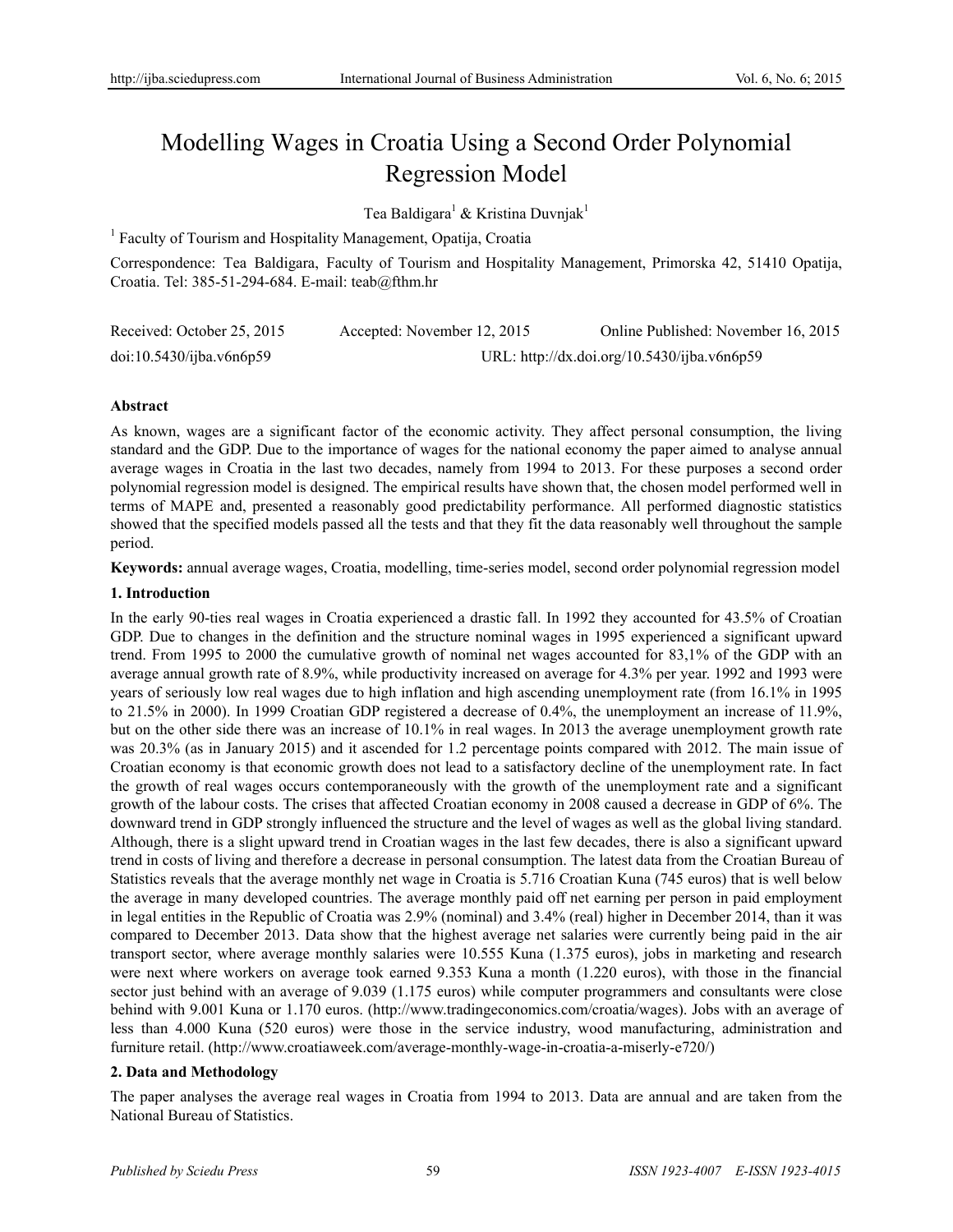

Figure 1. Annual average real wages (in mil Croatian Kuna) in Croatia from 1994 to 2013

Figure 1 clearly shows a nonlinear upward trend of wages in Croatia in the analysed period. In the attempt to model the data generating process for the empirical time series-data a second order polynomial regression function is used. A polynomial regression is a special case of multiple regression, in which the relationship between the independent variable and the dependent variables is modelled as an nth order polynomial. It fits a nonlinear relationship between the observed variables, but as a statistical estimation problem it is linear, because the regression function is linear in the unknown regression parameters. The goal of regression analysis is to model the expected value of a dependent variable y in terms of the value of an independent variable (or vector of independent variables) x. In general, the expected value of y as an nth order polynomial, yielding the general polynomial regression model can be expressed as it follows:

$$
y = \beta_0 + \beta_1 x + \beta_2 x^2 + \dots + \beta_n x^n + \varepsilon \tag{1}
$$

where n is some integer.

Polynomial regression is a particular form of a multiple linear regression. A polynomial expression in (1) is an equation that is linear in parameters having an independent variable that is raised to a power included in the model. When using polynomial regression models, the classical assumptions for regression analysis should be applied. In order to obtain valid estimates of the parameters, the following assumptions have to be made (Song, Witt, Li, 2012):

- ‒ The expected value of the dependent variable depends on the values of the explanatory variables and the unknown  $\beta$  parameters. This is equivalent to  $E(e_{it}) = 0$ .
- ‒ The sample variance of the dependent variable or the variance of the error term remains constant over time. If this assumption does not hold, the model suffers from the problem of heteroscedasticity.
- ‒ Any two observations on the dependent variable or the residuals are not correlated. Violation of this assumption results in a model with autocorrelated residuals.
- The values of the residuals are normally distributed about their mean:  $e_{it} = N(0, \sigma^2)$ .
- ‒ The values of the explanatory variables are known and there is no linear relationship among the explanatory variables. If this condition is not true, the model suffers from the problem of multicollinearity.

It is assumed that the empirical time-series data of the wages in Croatia in the period from 1994 to 2013, in dependence of time t (the independent variable x) can be approximated by a second-order polynomial (quadratic) function as follows:

$$
Y = \beta_0 + \beta_1 x + \beta_2 x^2 + \varepsilon \tag{2}
$$

where

 $Y =$  the dependent variable

- $\beta_0$  = intercept constant
- $\beta_1$  = linear effect parameter
- $\beta_2$  = quadratic effect parameter
- $X = time$ , explanatory variable
- $e$  = residual

The model in (2) is said to be hierarchical because it contains all terms of order two and one. Only hierarchical models are invariant under linear transformation. Polynomial models can be useful in situations where curvilinear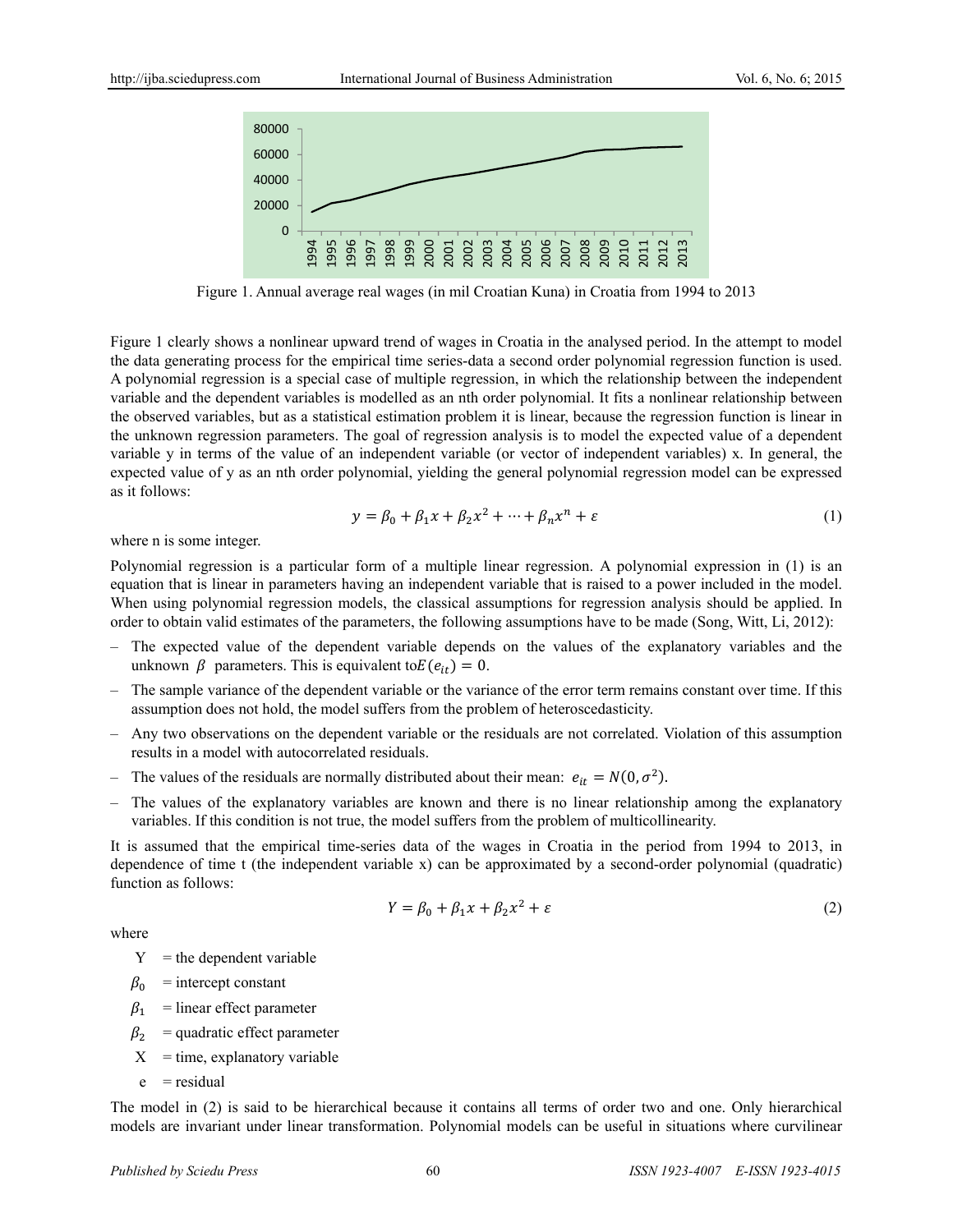effects are present in the response function and in approximating functions to unknown and possible very complex nonlinear relationships. All lower order terms must be in the equation in order for the polynomial function to be represented, but the statistical tests should focus on the second order term, as the highest term in the model. In essence, the tests are performed to establish whether the highest term in the model is significantly different from zero and thus whether the polynomial fits the data. There are also arguments from physics which suggest that first-degree and second-degree polynomials in t, which in fact are linear and quadratic time trends are common in the natural word and therefore such trends might also arise in the social world.

# **3. Empirical Results and Discussion**

The second-order polynomial regression model in (2) is fitted using the method of ordinary least squares and the results for the estimated quadratic polynomial trend model are as follows:

$$
W = 11627.3 + 4561.76X - 88.695X^{2}
$$
\n
$$
t = 1 \text{ in } 1994
$$
\n
$$
unit for t = 1 year
$$
\n
$$
R^{2}adj=0.995
$$
\n
$$
\chi^{2}White(4)=4.185095
$$
\n
$$
x^{2}White(4)=4.185095
$$
\n
$$
VIF=17.705
$$
\nwhere (1)

- W are the average wages in million Croatian Kuna
- x is the predictor, time

where

- RSS is the sum squared residuals
- $-\chi_{Norm}^2$  is the Jarque-Bera normality test
- $-\chi^2_{Auto}(1)$  is the Breusch-Godfrey test for autocorrelation
- $\chi^2_{White}(4)$  is the White test for heteroscedasticity
- VIF is the variance inflation factor

As shown in (3) the value of the variation inflation factor shows high collinearity between the predictors in the estimated model. As it is known, collinearity is a common problem in polynomial regressions, where the predictors are usually highly correlated. A general rule states that, if the VIF of a variable exceeds 10, the variable is considered to be highly collinear. The variance inflation factor estimates how much the variance of a coefficient is "inflated" because of linear dependence with other predictors. The minimum possible value of the VIF is 1. The problem of multicollinearity can be removed or reduced substantially by standardizing the linear and the quadratic terms in the polynomial regression equation in (3). Thus, independent variable X is standardized using the following linear transformation:

$$
S = (X - \overline{X})/S_X \tag{4}
$$

where

- $-S$  is the standardized variable X
- $\overline{X}$  is the sample mean of X
- $S_X$  is the sample standard deviation

Likewise, the quadratic term is created by taking squared values of the standardized linear term in (3). One of the advantages of standardization is that multicollinearity among linear and quadratic terms is substantially reduced (Table 1)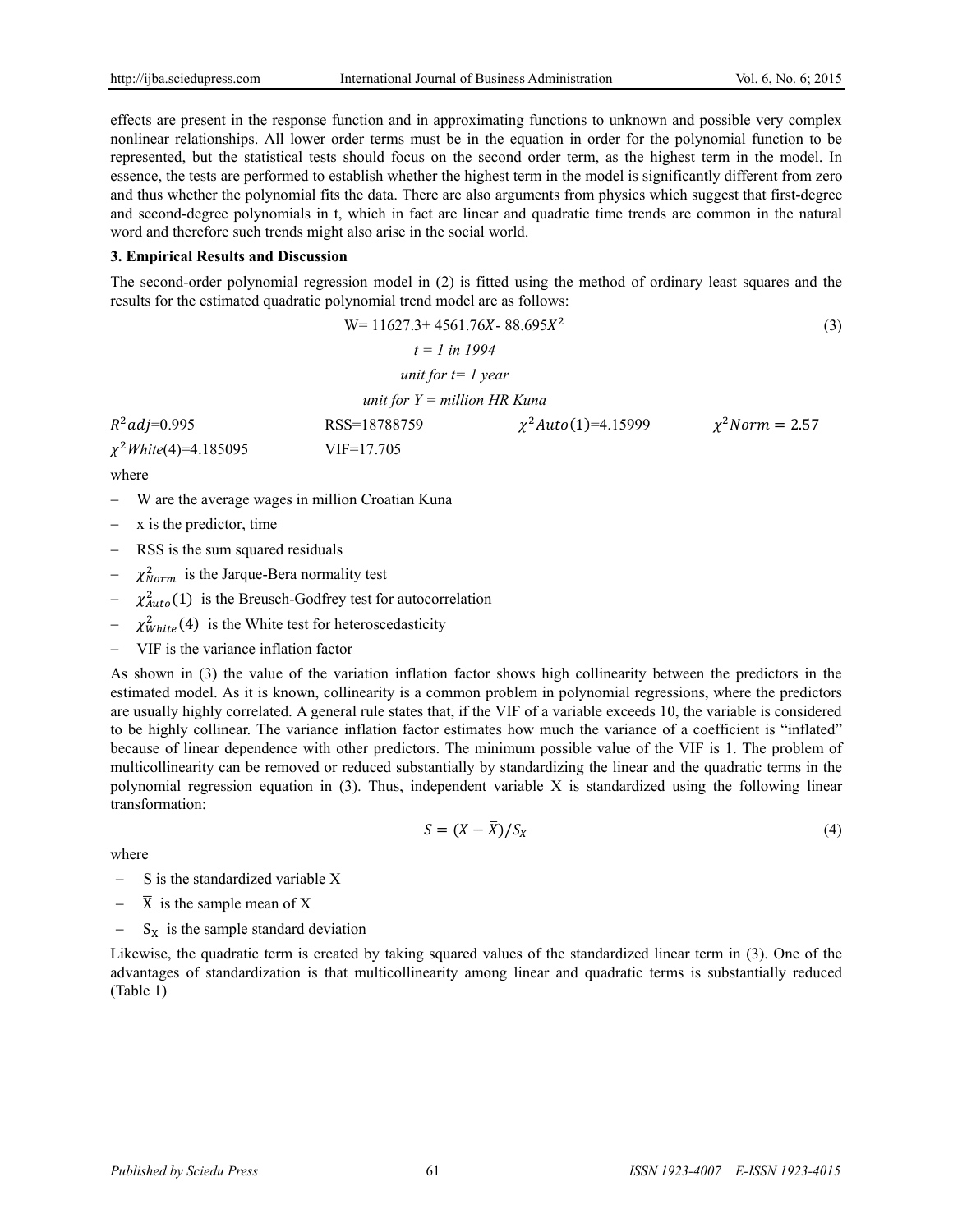#### Table 1. VIF values before and after standardizing

```
mal of Business Administration<br>
(j) is the multiple corre<br>
independent variables<br>
.9515411e-006<br>
linearity problem<br>
(j) is the multiple corre<br>
independent variables<br>
.10856932<br>
(Table 2).<br>
.10856932<br>
(Table 2).<br>
efore and
Variance Inflation Factors
Minimum possible value = 1.0Values > 10.0 may indicate a collinearity problem
                  x 17.705
                 x2 17.705
VIF(j) = 1/(1 - R(j)^2), where R(j) is the multiple correlation coefficient
between variable j and the other independent variables
Properties of matrix X'X:
 1-norm = 769636Determinant = 2.334948e+008Reciprocal condition number = 1.9515411e-006
Variance Inflation Factors
Minimum possible value = 1.0Values > 10.0 may indicate a collinearity problem
                         1.000
                  \mathbf{s}1.000
                 S<sub>2</sub>VIF(j) = 1/(1 - R(j)^2), where R(j) is the multiple correlation coefficient
between variable j and the other independent variables
Properties of matrix X'X:
 1-norm = 51.381429Determinant = 5445.9429Reciprocal condition number = 0.10856932
```
The correlation coefficient declined significantly too (Table 2).

Table 2. The correlation matrix between predictors before and after standardizing

| $corr(x, x2) = 0.97134820$                         | $corr(s, S2) = 0.00000000$                   |
|----------------------------------------------------|----------------------------------------------|
| Under the null hypothesis of no correlation:       | Under the null hypothesis of no correlation: |
| $t(18) = 17.3402$ , with two-tailed p-value 0.0000 | $t(18) = 0$ , with two-tailed p-value 1.0000 |

Moreover, the equation (3) and (5) provide the same fit and the same results in the same value of adjusted R-square (compare model (3) and model (5)). After standardizing the model is re-estimated and the results are shown below:

 $W = 49746.9 + 15968.5S - 3104.32S^2$ 

$$
(\mathbf{5})
$$

*unit for X*= 1 standard deviation

 *unit for Y = m million HR Ku una*

| $R^2$ adj=0.995            | RSS=18788759 | $\chi^2$ Auto(1)=4.15999 | $\chi^2$ Norm = 2.57 |
|----------------------------|--------------|--------------------------|----------------------|
| $\chi^2$ White(4)=4.185095 | $VIF=1$      |                          |                      |

 $t = 1$  in 1994

where

- $-W$  are the average wages in million Croatian Kuna
- $\sim$  *S* and  $S^2$  are the standardized terms of the predictors
- *RSS* is the sum squared residuals
- $-\chi_{Norm}^2$  is the Jarque-Bera normality test
- $-\chi^2_{Auto}(1)$  is the Breusch-Godfrey test f or autocorrelation
- $-\chi^2_{White}(4)$  is the White test for heteroscedasticity
- VIF is the variance inflation factor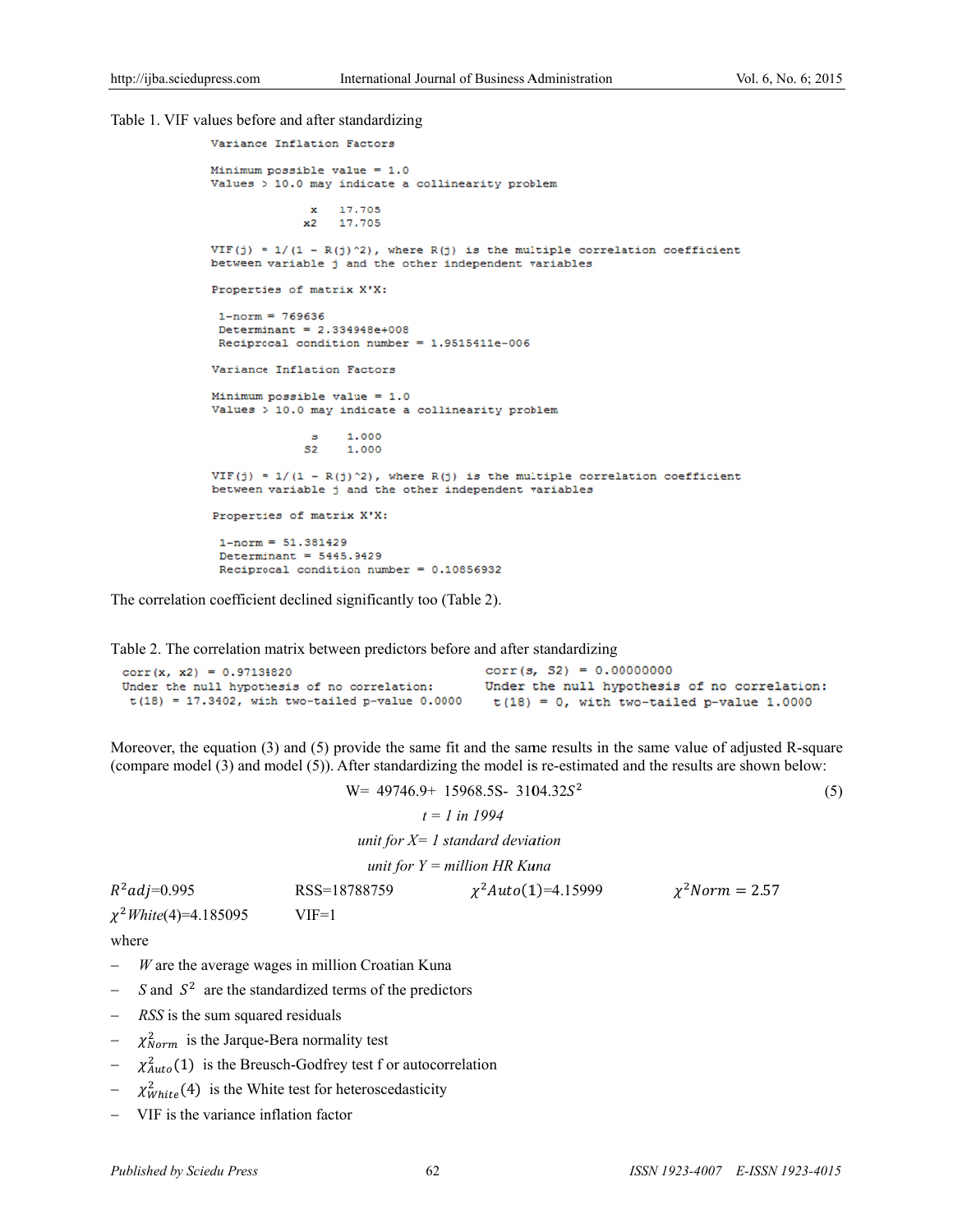Furthermore, the performed diagnostic statistics shows that the coefficients of the standardized variables are significant at 5% level. The computed JB-statistics is 2.57 and is smaller than the critical value of  $\chi^2(2) = 5.99$ , and therefore the hypothesis of normally distributed residuals for the selected model can be accepted. To test the model for the presence of heteroscedasticity the White test is used. The null hypothesis of no heteroscedasticity can be accepted as the calculated White statistics, of 4.185095 is smaller than the critical value of  $\chi^2(4) = 9.48$ .The presence of serial correlation is tested using the Breusch-Godfrey test. As the calculated value  $\chi^2(1) = 4.1599$ exceeds the critical value of 3.84146 the null hypothesis of no serial first order correlation cannot be accepted. It is well known "....that under both heteroscedasticity and autocorrelation the usual OLS estimators, although linear, unbiased and asymptotically normally distributed, are no longer minimum variance among all linear unbiased estimators; they may not be best linear unbiased estimators (BLUE). As a results, the usual, t, F and  $\chi^2$  may not be valid." (Gujarati, 413). Autocorrelation can be reduced by applying the generalized least square (GLS) method which uses the differencing technique in order to obtain non autocorrelated variables. GLS is equivalent to applying ordinary least squares to a linearly transformed version of empirical data. Knowing the consequences of autocorrelation the model (5) has to be transformed. Assuming that the error term in (2) follows the AR(1) scheme, namely,

$$
u_t = \rho u_{t-1} + \varepsilon_t \quad -1 < \rho < 1 \tag{6}
$$

the generalized equation can be used:

$$
Y_t^* = \beta_0 \cdot (1 - \rho) + \beta_1 X_{1t}^* + v_t \tag{7}
$$

where

- $-v_t = u_t \rho \cdot u_{t-1}$
- $-Y_t^* = Y_t \rho \cdot Y_{t-1}$
- $X_{1t}^* = X_{1t} \rho \cdot X_{t-1}$

Therefore,  $\rho$  is estimated from the residuals and then the residuals  $\hat{u}_t$  are regressed on  $\hat{u}_{t-1}$ . The following regression is run:

$$
\hat{u}_t = \rho \cdot \hat{u}_{t-1} + v_t \tag{8}
$$

where

 $\hat{u}_t$  – are the residuals obtained from the original model regression

 $v_t$  – are the error term of this regression

The obtained regression is:

$$
\hat{u}_t = \rho \cdot \hat{u}_{t-1} + v_t \tag{9}
$$

Using the OLS method on equation (8) the following results are obtained:

$$
\hat{u}_t = 0.461518 \cdot \hat{u}_{t-1} + v_t \tag{10}
$$

Once ρ has been estimated, the quasi-differenced variable  $x_1 - ρx_{t-1}$ , for every explanatory and for the dependent variable, are computed. Using these estimates the standardised model as per equation (5) is transformed and estimated. The results are as follows:

$$
W = 26779.1 + 15553.1SCO - 2909.69S2CO
$$
\n
$$
t = 1 \text{ in } 1995
$$
\n*unit for X = 1 standard deviation*\n*unit for Y = million HR Kuna*\n
$$
PSS = 13129466
$$
\n
$$
v^2 \text{Auto(1)=1.2766}
$$
\n
$$
v^2 \text{Norm} = 4.987
$$

 $R^2$ adj=0.985 RSS= 13129466  $\chi^2$ Auto(1)=1.2766  $\chi^2$ Norm = 4.987  $\chi^2$ *White*(4)=4.15 VIF=1.31

where

- *W* are the average wages in million Croatian Kuna
- *SCO* and *S2CO* are the predictors
- *RSS* is the sum squared residuals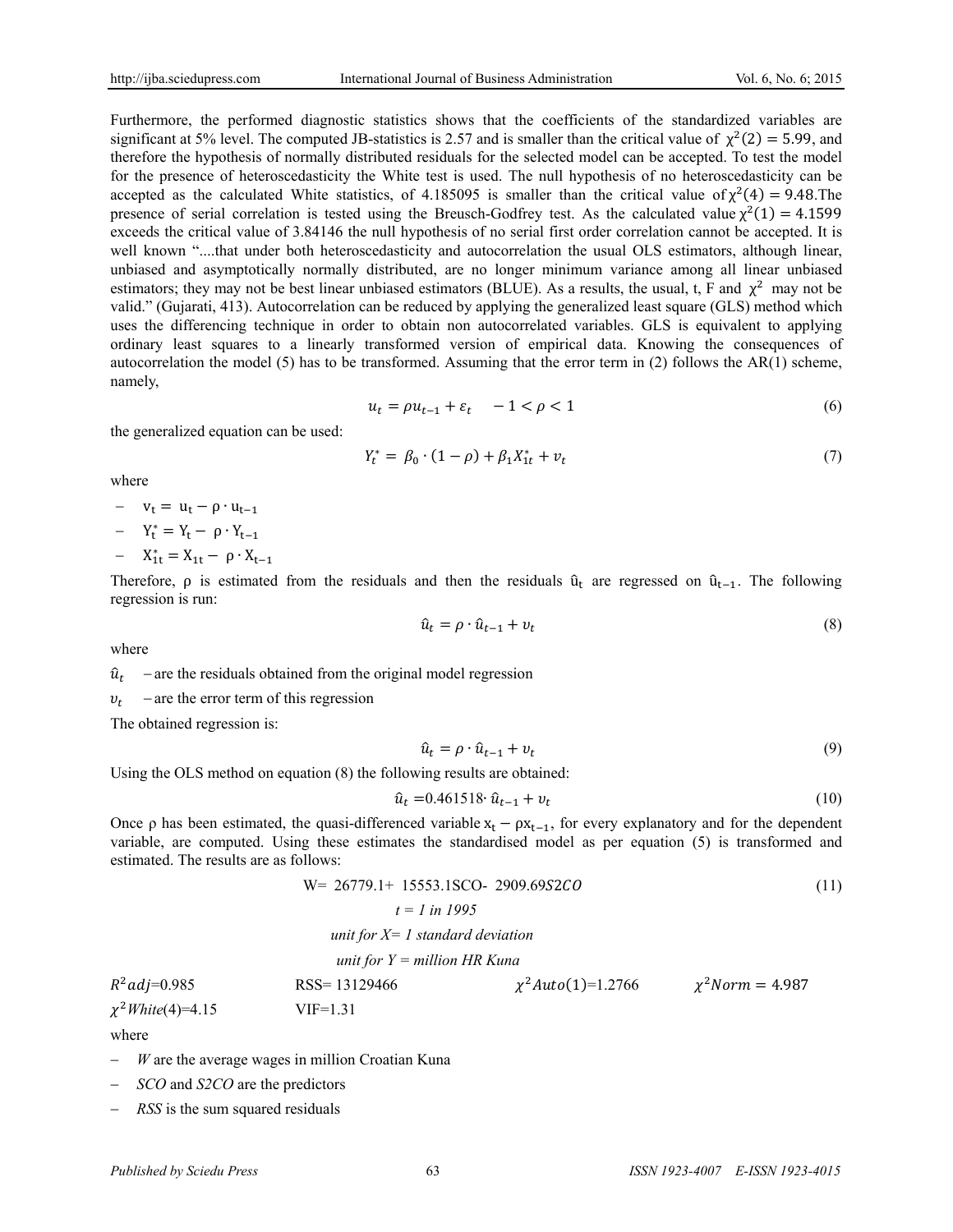- $-\chi_{Norm}^2$  is the Jarque-Bera normality test
- $\chi^2_{Auto}(1)$  is the Breusch-Godfrey test f or autocorrelation
- $-\chi^2_{White}(4)$  is the White test for heteroscedasticity
- VIF is the variance inflation factor

After transformation, the model satisfies all, the usual assumptions of the classical linear regression model and all the re-performed performance tests showed that the model fit the data well. As shown in Figure 2 the model fit the data reasonably well throughout the sample period and has the same predictive capability;



Figure 2. Wages in Croatia: fitted versus actual; Time bounds: 1995-2013

The models fit the general movement of the analysed series during the entire sample period. The forecasted results are presented in the table below.

Table 3. Forecasted results of the estimated models

|             | German tourist arrivals |
|-------------|-------------------------|
| $R^2$ adj   | 0.9850                  |
| <b>MAPE</b> | 2.6904                  |
| <b>RMSE</b> | 831.2800                |
| Theil'U     | 0.40369                 |

The forecast results are reasonably good; the predicted values, in fact, are quite close to the actual values.

## **4. Conclusion**

As known, wages are a significant factor of the economic activity. They affect personal consumption, the living standard and the GDP. Due to the importance of wages for the national economy the paper aimed to analyse annual average wages in Croatia in the last two decades, namely from 1994 to 2013. Data shown that average wages in Croatia increased throughout the analysed period. In the attempt to model the average annual wages a second order polynomial regression model was used. All performed diagnostic statistics showed that the specified models passed all the tests and that they fit the data reasonably well throughout the sample period. The empirical findings could be considered as starting points of future detailed and more systematic quantitative analysis of wages in Croatia. In order to enable future empirical researches of wages in Croatia and collecting valuable pieces of information, a comprehensive desk research and review of modelling as well as forecasting literature was carried out. In reviewing the literature there has been noted a lack of systematic and detailed domestic quantitative researches focused on analysing the patterns and core determinants of wages in Croatian economy. In future, more sophisticated quantitative, both extrapolative and causal forecasting techniques, should be applied to investigate, model and forecast wages in Croatia. Profoundly aware that modelling and forecasting are challenging and controversial issues, that the adequacy of a forecasting model is valued according to its out-of- sample forecasts, and that is still difficult to indicate which model or class of models is more adequate for tourism demand modelling, the authors of this study